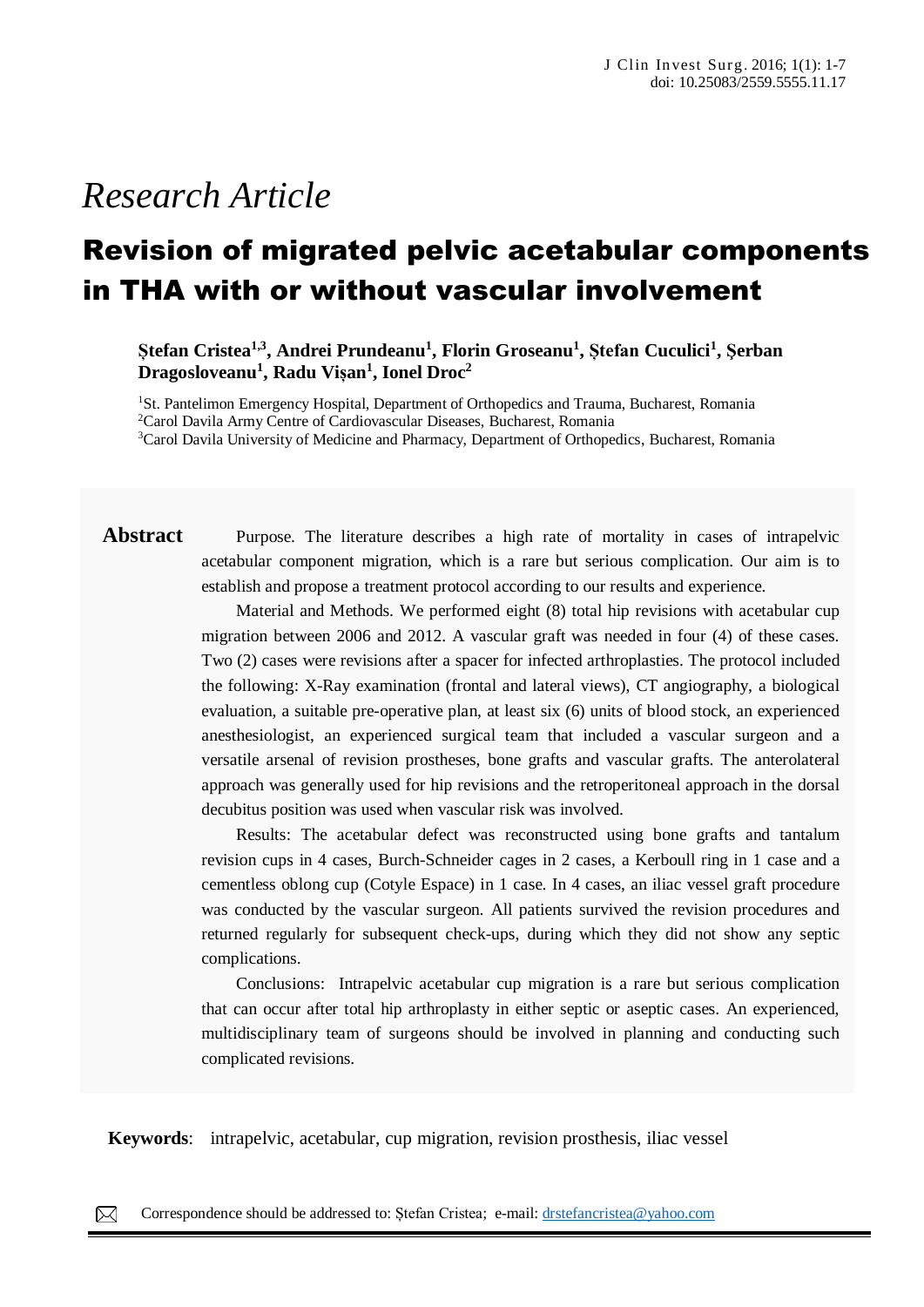## **Introduction**

This study is an observational report that confirms previous findings in revisions arthroplasty with migrated acetabular component into the pelvis. The literature describes a high rate of mortality related to intrapelvic acetabular cup migration, which is a rare but serious complication. Vascular injury is rare during primary arthroplasty implantation (frequency, 0.008–0.67%) but is very serious (mortality rate, 7%) with significant morbidity (1) especially in cases of intrapelvic migrated cup (2, 3). Intrapelvic acetabular cup migration can occur after total hip arthroplasty, in either septic or aseptic cases. In the case of a total hip arthroplasty, the severe acetabular component protrusion represents the migration of the cement and cup medial to the Kohler line, which results in a large defect of the acetabulum medial wall.

The removal of an acetabular prosthesis component that has migrated in the pelvis can be hazardous (4). The acetabular component that has migrated into the pelvis creates a fibrous tissue, which may be adherent to the pelvic organs, such as the uterus, rectum, bladder and ureter, and also to the common iliac vessels. As such, its removal can lead to uncontrollable bleeding (1), death or other severe complications (5).

The extraction of an acetabular prosthesis that has migrated into the pelvis must be performed with extreme precision following the careful loosening of the fibrous tissue that is adherent to the pelvic organs. There are two different approaches for performing the surgery. On one hand, a retroperitoneal approach can be used to remove the intrapelvic cup or cement mass (6). On the other hand, the Rutheford Morrison approach (7), which allows direct access for the assessment of the pelvic vessels and organs related to the prosthesis, can be used.

In our study population, we used a simple, limited retroperitoneal approach that enabled the safe removal of these cups that had migrated.

Our aim is to establish and propose a treatment protocol according to our results and experience.

## **Materials and methods**

This retrospective study was comprised of 8 cases of migrated acetabular cup revisions, performed between 2006 and 2012 in the Orthopedic and Trauma Surgery Clinic within the St. Pantelimon Hospital, Bucharest. This study was approved by the Institutional Review Board, with a mean follow-up of 4,2 years  $(0,9 - 7,2 \text{ years}).$ 

Six patients presented with aseptic loosening of acetabular component and acetabular bone defect Paprosky type IIIa (4 cases) or IIIb (2 cases) (8, 9). Two were septic spacer revisions.

We were prepared to perform vascular grafting in all cases, but it was needed only in four (4) of these cases due to irreparable vascular lesions.

The study comprised six women and two men, with ages between 42 and 78 and an average age of 64 years. Among these patients, seven were primarily diagnosed with osteoarthritis, two of which occurred secondary to dysplasia, and one suffered from rheumatoid arthritis. Only three of these patients underwent primary hip arthroplasty in our clinic, while the rest were treated in other hospitals.

For their primary arthroplasty, four patients had cemented Stryker prostheses, of which three were Omnifit prostheses and one was Exeter prosthesis. The other four patients had uncemented prostheses, of which one was Zweimuller prosthesis and three were Stryker Omnifit prostheses. The average interval between the first procedure and the revision was 13.25 years and ranged between 7 to 19 years.

Two cases were revised after septic revision using a spacer. Infection was excluded in all patients by means of preoperative punction, scintigraphy and ESR, C-reactive protein and fibrinogen (10) measurements.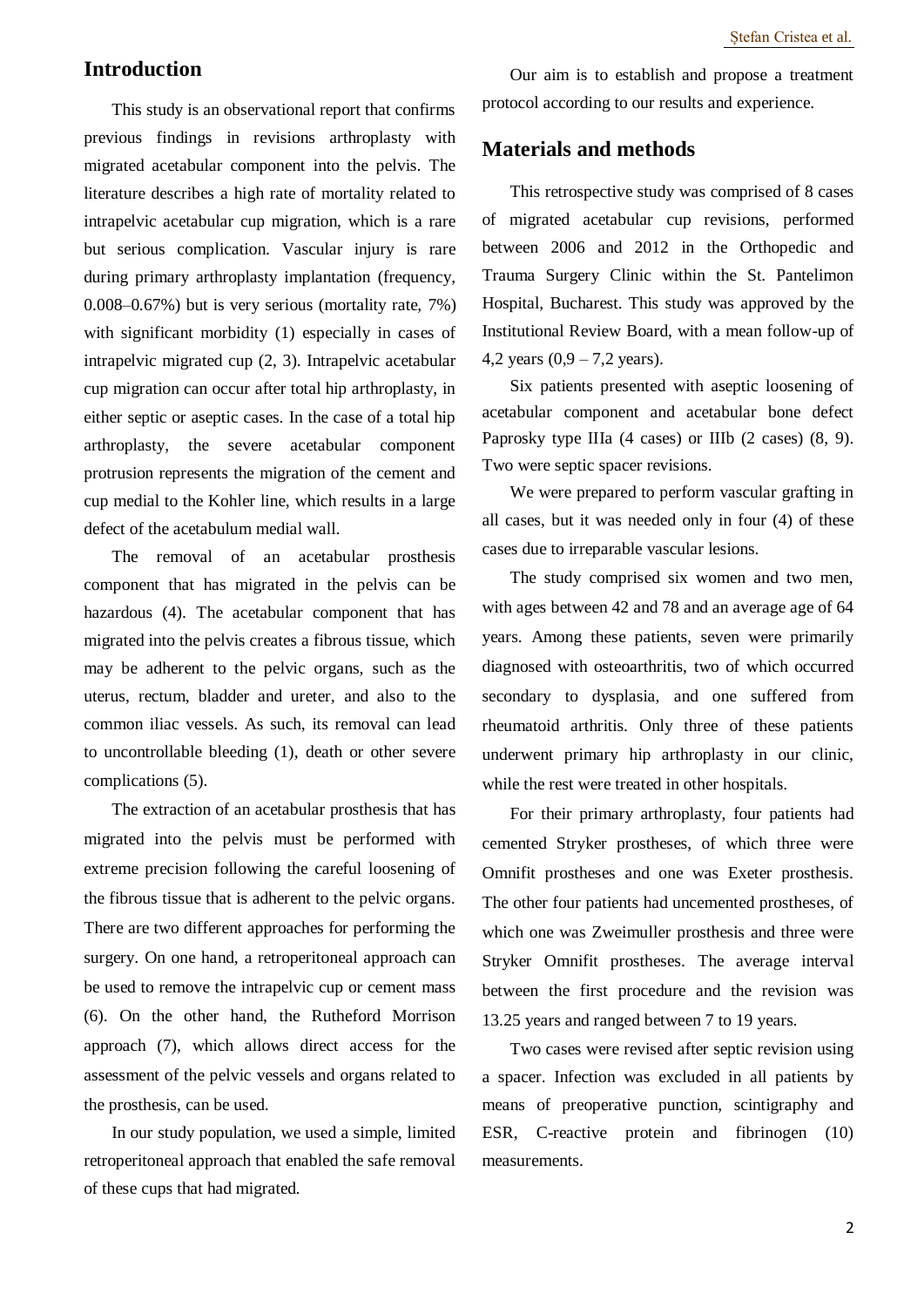### Revision of migrated pelvic acetabular components in THA

Thromboprophylaxy was only used for 45 days, according to literature specifications, with lowmolecular-weight heparin (LMWH). After 2008, all 6 patients received a 45-day oral anticoagulant prophylaxis consisting of 220 mg/day Dabigatran.



Figure 1a. An X-ray showing the protruded Zweimuller prosthesis.

For safety revision reasons, we applied a protocol that included the following: calibrated preoperative planning on frontal and lateral view using X ray, Doppler ultrasound, CT angiogram (Fig. 1), biological evaluation including blood tests to detect inflammation and infection, the availability of at least 6 units of blood stock, an experienced anesthesiologist, an experienced surgical team that included a vascular surgeon and a versatile arsenal of revision prostheses, bone grafts and vascular grafts.



**Fig 1b, c**: CT angiogram showing a conflict between the migrated acetabular cup and the iliac vessels of the left hip.

The Ranawat criteria were applied for the restoration of centre of rotation (11) and intraoperative stability of the prosthetic components will restore the leg length and function of the revised hip.

#### *Surgical technique*

The patient was placed in the dorsal decubitus position. After rotating the table towards the unaffected side, we had complete access to the abdomen. A window in the drapes exposed the iliac crest and the proximal femur. We used the general anterolateral approach for hip revisions and the retroperitoneal approach in cases at risk for vascular involvement. The incision was made parallel to the distal subcutaneous border of the anterior half of the iliac crest, extending prior to the midpoint of the inguinal ligament. This enabled the conversion to the Rutherford Morison approach, which allows direct access to the external iliac vessels and pelvic organs, in case a hemorrhage occurred (12).

The periosteum was incised along the iliac crest, releasing the fibers of the external and internal oblique muscles and those of the transversus abdominus muscle. If necessary, the lateral end of the inguinal ligament was reflected in continuity with the abdominal muscles. The lateral cutaneous nerve of the thigh was carefully identified and protected. The origin of the iliacus muscle was then elevated subperiosteally from the inner table of the ilium, enabling the cup to be visible following the medial retraction of the iliopsoas muscle (13). If the cup migrated both proximally and medially, it was easier to access. If the cup only migrated medially, a more extensive exposure was necessary.

The prosthesis is almost always surrounded by a thick layer of fibrous tissue. The plane between the cup and this fibrous membrane was identified, and the dissection was carefully performed to leave this layer intact. The cup and the surrounding cement were then removed, either as a whole or by piecemeal, depending on its size and position.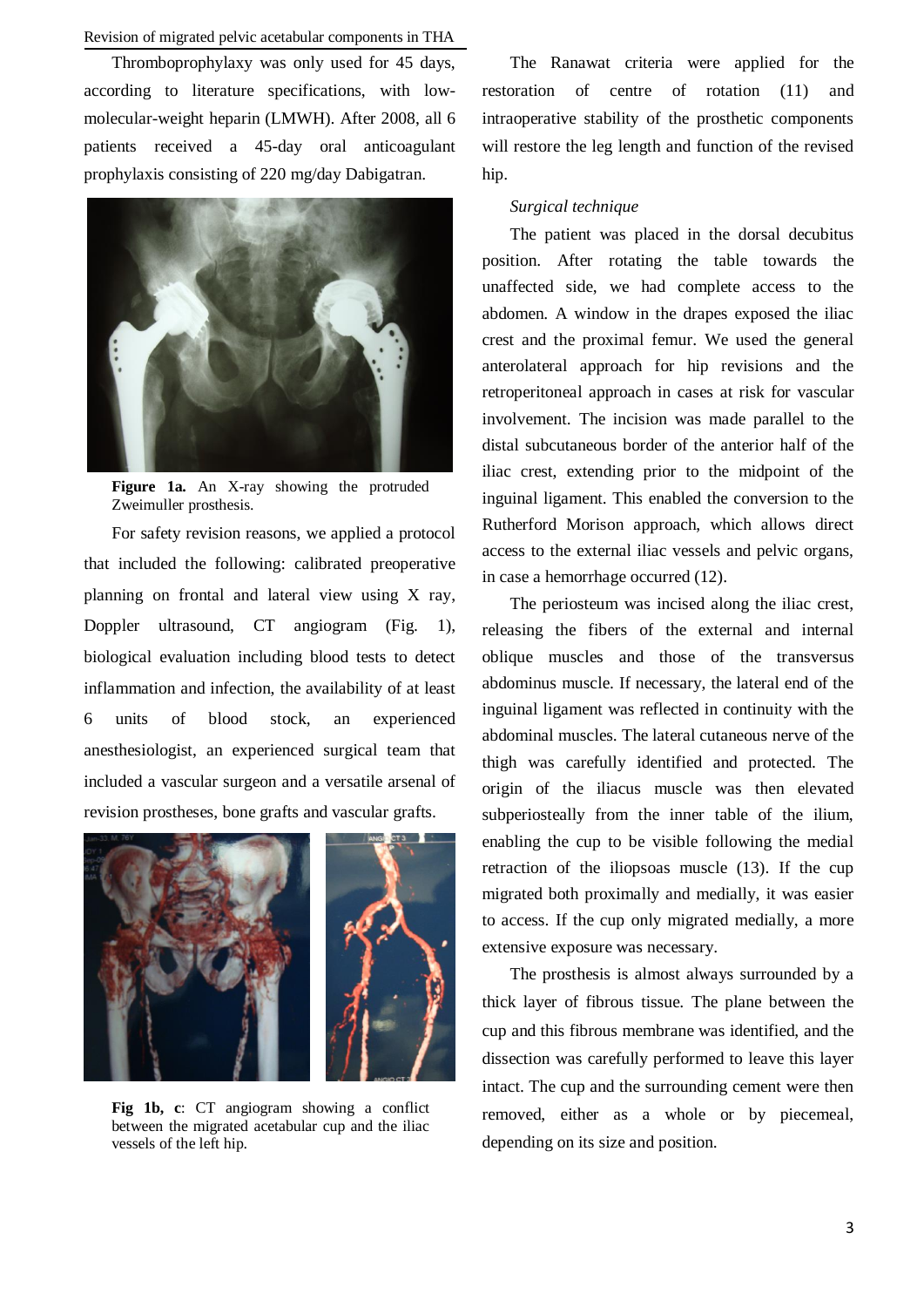

**Figure 2a.** The two separate approaches used in the case from Fig.1 are shown.



**Figure 2b.** The granuloma of the Zweimuller prosthesis.

Afterwards, the hip region was approached through a separate anterior-lateral incision, generally using the old scar or by extending the iliac incision, to achieve an anterior approach for the completion of the revision procedure (Fig. 2). A separate incision was used for seven of our patients and an anterior extension was used for one patient.

## **Results**

All patients survived the procedure and returned for periodic follow-ups every 3 months, during which they did not exhibit any septic complications.

The average surgery time was 236 minutes (range between 120-360 min.) with an average use of 5.35 units of blood. Every patient required 3 units of blood, except for one patient who received 9 units due to a vascular injury.



**Figure 2c.** The extracted Zweimuller cup.



**Figure 2d.** The X-ray result showing the tantalum cup and bone graft substitute, 3 months Revitan femoral component.

Post-surgery patient evaluations were performed according to the Merle d'Aubigné – Postel scoring system (pain 0-6 points, mobility 0-6 and function 0-6 points). The results were very good in 5 patients, good in 2 patients and satisfactory in 1 case. The Harris Hip Score (HHS) of the aseptic revised patients was 85.2 while that of the septic cases was 72.5. The mean satisfaction score was 8.5 for the aseptic cases, compared to 7.3 for the septic cases.

In all cases, the cup had migrated medially to Kohler's line. Fortunately, severe medial migration is rare and these eight cases represent only 3.6% of the total number of revision hip arthroplasties carried out in our department during the last five years.

The acetabular defect was reconstructed using bone grafts and tantalum revision cups in 4 cases,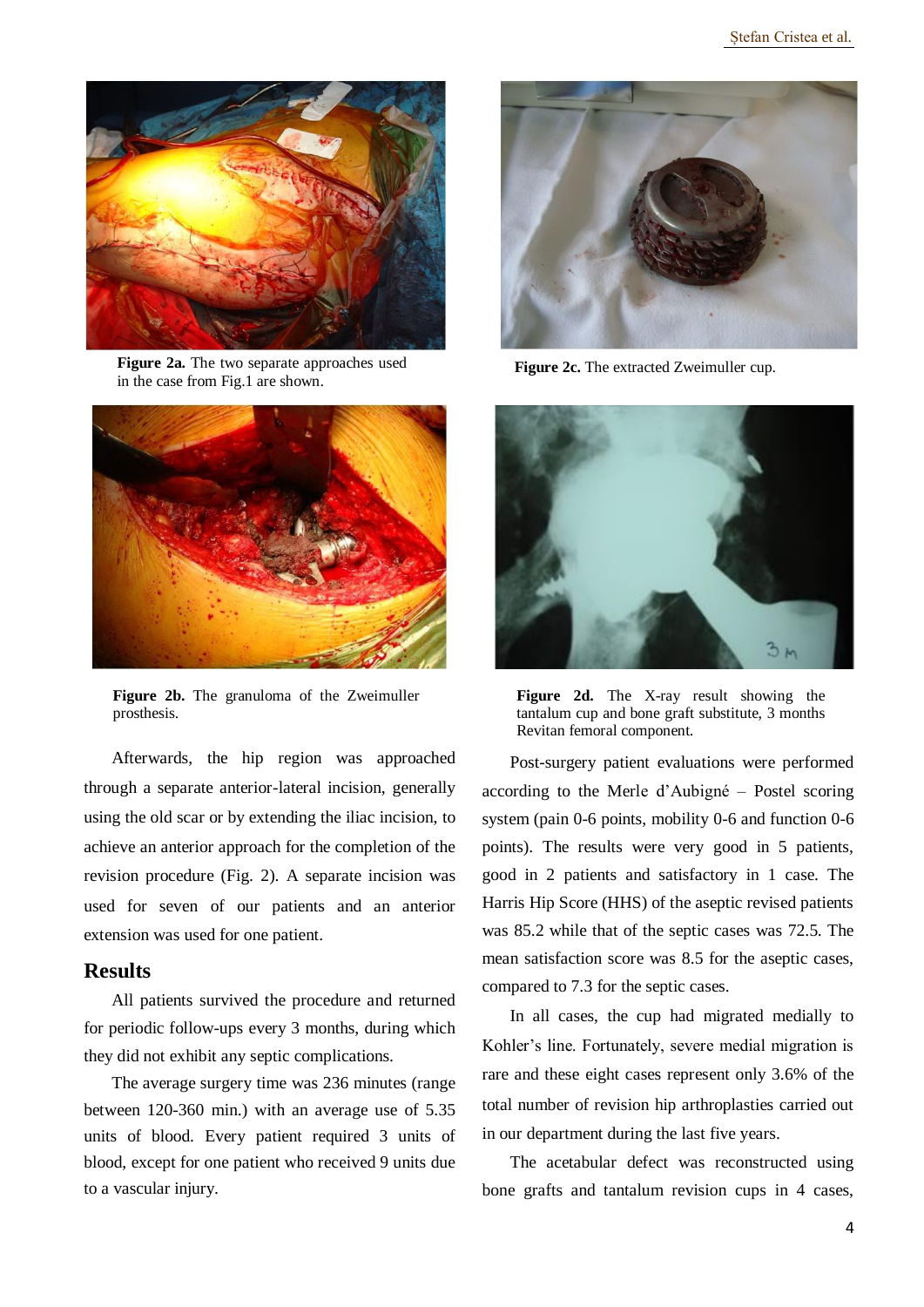Revision of migrated pelvic acetabular components in THA

Burch-Schneider cages in 2 cases, Kerboull ring in 1 case and oblong cup (Cotyle Espace) in 1 case (Fig. 3).

The acetabular defect was Paprosky type IIIb in 2 cases. In these cases, a 5-6 cm large quadrate of compact bone was removed from the external iliac wing. The graft was fixed in the pelvic defect by creating a new medial wall for the acetabulum and continuity was achieved by adding allograftautologous morcellized bone combined with a bone substitute.



**Figure 3a.** A protruded uncemented Omnifit Stryker.



Figure 3b. A Cotyle Espace with massive bone graft reconstruction.

In 4 cases, Paprosky type IIIa, an iliac vessel graft was needed and the procedure was carried out by the vascular surgeon. In these cases, the dissection of the iliac vessels was impossible. In 1 case, the venous haemorrhage was controlled by the direct ligature of

the bleeding point, without the need for pelvic vessels exploration.

Equal leg lengths, centre of hip rotation and stability of the revised hip were successfully restored in all patients. Because there is a risk of paralytic ileus in the post-operative period, it is prudent to gradually administrate oral fluids until the patient's intestinal function returns to normal.

The postoperative care varies according to the stability of the revised cup that is attained. Only one patient had a stable revised cup, which allowed for full weight bearing immediately after the operation. The other 7 patients had 3 to 4 months of restricted weight bearing during the bone graft integration. Generally speaking, weight bearing was not allowed for an average of 3 months.

Antibiotics were prophylactically administered for an additional day after the Redon drain removal, but were prolonged for up to 1 month for the septic revisions.

## **Discussions**

Protrusio acetabuli is the medial displacement of the acetabulum beyond the radiographic teardrop, with the medial migration of the femoral head into the pelvis (14, 15). Acetabular protrusions may occur in many bone disorders, such as degenerative joint disease, Paget's disease, rheumatoid arthritis, ankylosing spondylitis, osteomalacia, Marfan's disease and as an effect of irradiation (13, 16).

Vascular injuries associated with hip arthroplasty consist of distal ischaemia, vessel lacerations, pseudo aneurysms and arterio-venous fistulas (5, 17). Complications are often related to cement incorporation of the iliac vessels, aggressive medial retraction, excessive traction on atherosclerotic vessels and improper technique in the preparation of the acetabulum (2, 3).

When we designed the study we wanted to establish a protocol that allowed us to take the decision when the vascular surgeon or vascular grafting was needed. Now, in retrospection, this matter cannot be properly assessed. In all cases this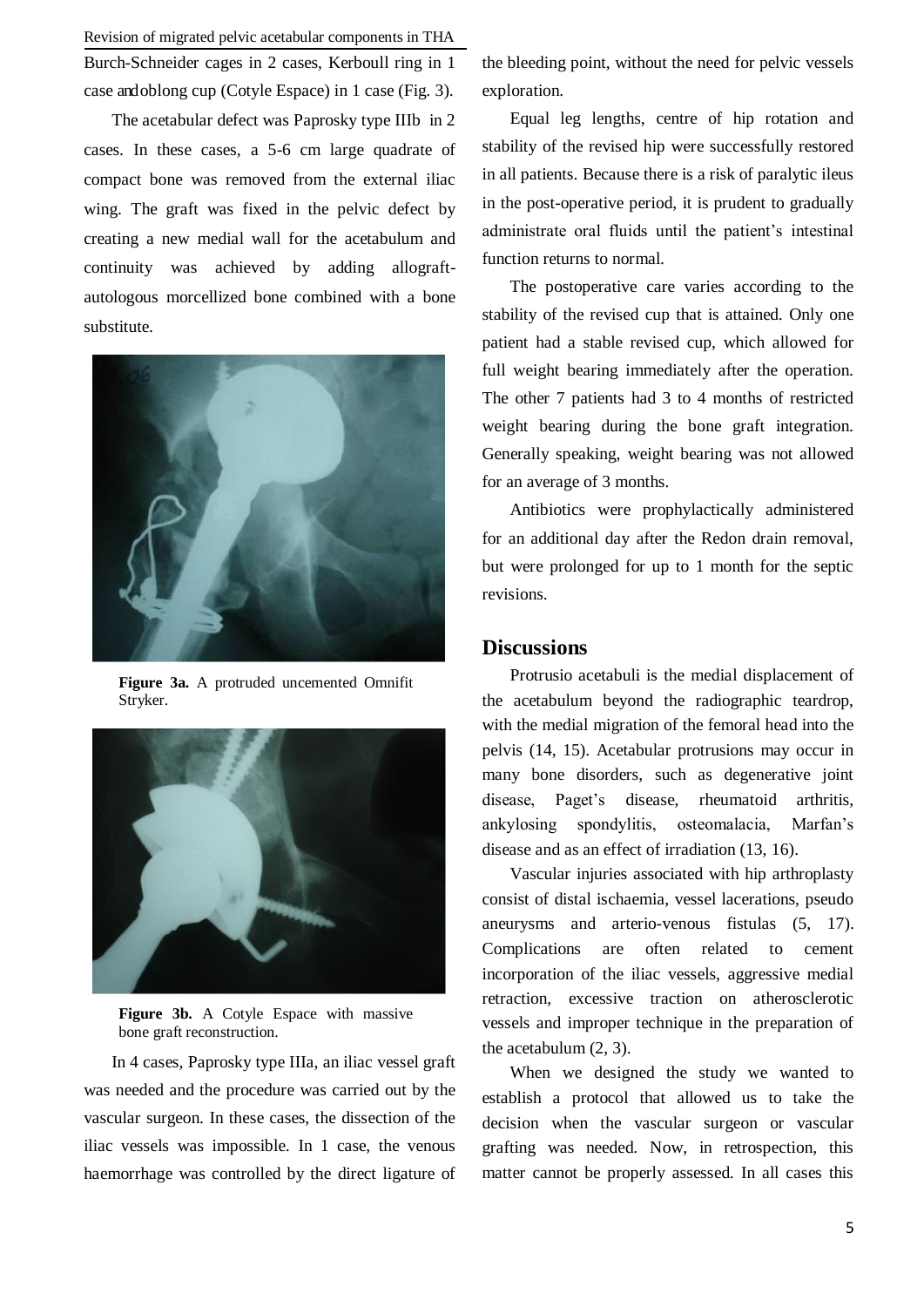protocol was used and due to that the mortality rate was null.

Post-operative follow-up data are critically important for revision surgery of THA. In this type of revision, when the x-ray indicates a severe protrusion of the acetabular component, an MRI or CT exam should be performed. When there is a suspicion of vascular involvement, an angiography or MRI angiogram should be performed. Given our hospital's conditions, angiography is a particularly difficult exam and as such, angiography was only used in five of our patients for defining the relationship between the prosthesis and the pelvic vessels and organs. However, the interpretation of angiograms can be difficult because it is impossible to obtain accurate lateral view exposures. An acetabular prosthesis that appears to be closely related to the vessels on the anterior-posterior view may be in a different transverse plane. Angiograms are however, useful for excluding false aneurysms as an MRI provides considerable information relating to the course of the vessels that are in proximity to the acetabular prosthesis.

A multidisciplinary team of surgeons should take part in the planning of such complicated revisions. It is best to include a vascular surgeon and a general surgeon because the attempt to remove an acetabular component that has migrated into the pelvis can be hazardous. The common iliac vessels, ureter, bladder, rectum and uterus may be adherent to the acetabular component of the prosthesis and the attempt to extract it may lead to organ damage or uncontrollable bleeding (18).

We have used a simple, limited retroperitoneal approach, which has allowed the safe removal of these migrated cups. The described approach is familiar to orthopedic surgeons because it is similar to that used for innominate osteotomy. The intrapelvic migration of an acetabular prosthesis is usually a slow process, during which the cup becomes surrounded by a thick layer of fibrous tissue, separating it from the pelvic vessels and organs. The dissection of the plane between the cup and the fibrous membrane allows the safe removal of the cup and cement, leaving the fibrous layer intact. However, this approach is not

appropriate for the removal of all intrapelvic cups. If the pre-operative angiograms show a false aneurysm, the Rutherford Morison approach should be used and the vessels should be explored. A large cement mass that had extruded into the pelvis during primary surgery presents additional difficulties as it may be directly adhered to the pelvic vessels and organs. In such cases, the Rutherford Morison approach may also be advisable. If hemorrhage is encountered when using the limited retroperitoneal approach, the incision can be extended and the approach can be converted to the Rutherford Morison. This involves the mobilization of the peritoneum from the iliopsoas fascia, allowing direct access to the external iliac vessels and pelvic organs. We have found it best to remove the intrapelvic cup before approaching the femur as a rotated acetabular component combined with the proximal migration of the femur may 'lock' the prosthetic head. As such, attempts at dislocation may cause a fracture to the femur or an acetabular wall. The extraction of the cup from within the pelvis frees the prosthetic head and allows the safe mobilization of the femur.

In cases of severe acetabular bone defect, it can be useful to remove a 5-6 cm large quadrate of compact bone from the external iliac wing. The graft can be fixed inside the pelvic defect, creating a new medial wall for the acetabulum and gaining continuity through allografts that are either autologous or comprised of morcellized bone combined with bone substitute (18).

## **Conclusions**

Intrapelvic acetabular cup migration is a rare, but serious complication that can occur after total hip arthroplasty in either septic or aseptic cases. An experienced multidisciplinary team of surgeons should take part in planning and conducting such complicated revision surgeries. A complex evaluation protocol is mandatory prior to the operation and a versatile arsenal of revision prosthesis, bone grafts and vascular grafts must be available.

No form of benefits that are directly or indirectly related to this article's subject has been or will be received from a commercial party.